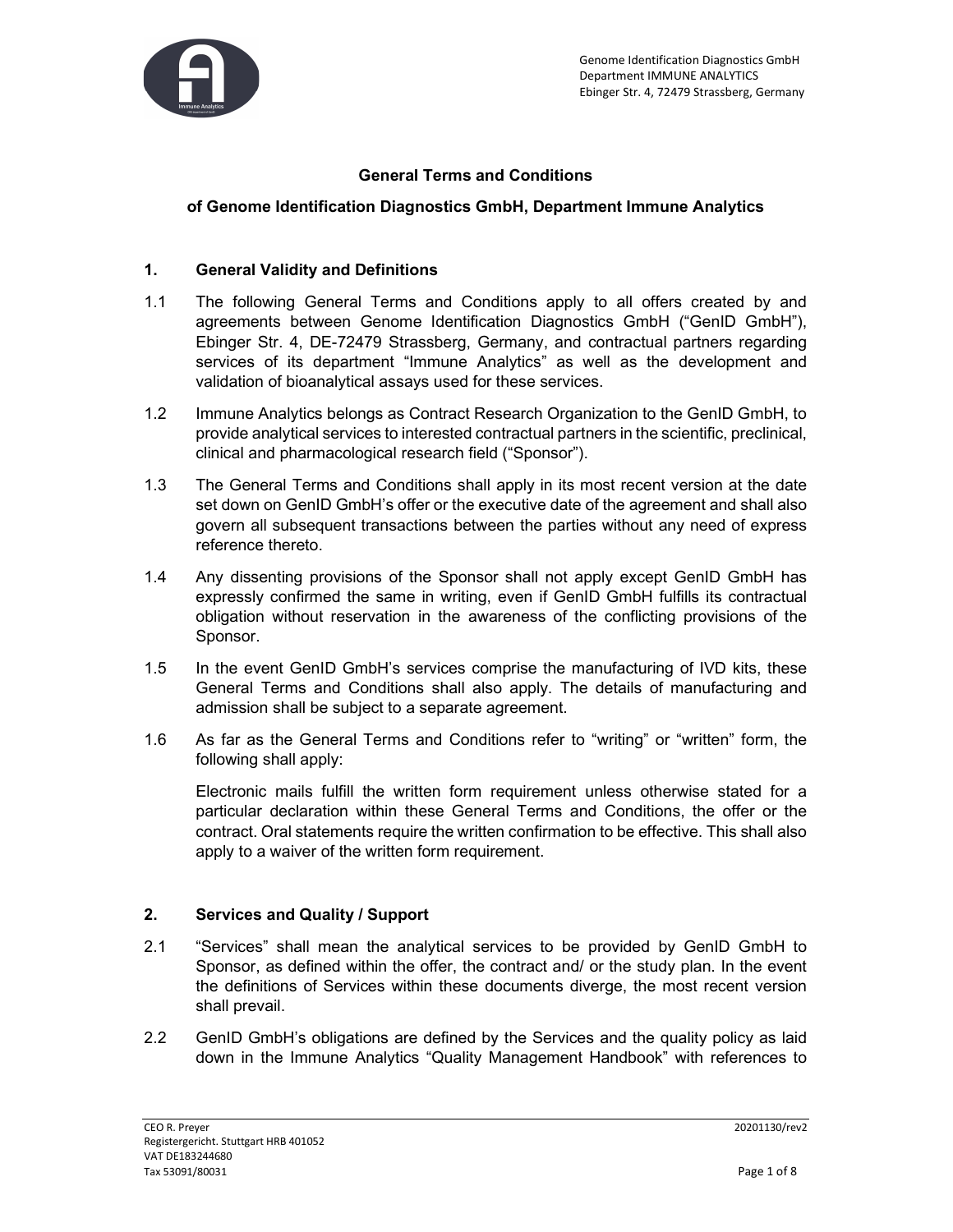

further standards and documents. Obligations of GenID GmbH to comply with GLP or GCLP standards have to be set down in the offer, the study plan and/or otherwise by contract.

- 2.3 GenID GmbH reserves the right to provide the Services or parts thereof by subcontractors in coordination with the Sponsor unless otherwise stated within the offer or the contract.
- 2.4 The Sponsor will provide GenID with any necessary information and use its best efforts to support GenID in the provision of Services.

## 3. Offer and Contract Conclusion

- 3.1 Upon request, GenID GmbH provides to Sponsor an offer containing provisions including but not limited to methodology, prices, timelines and deliverables as far as already determinable.
- 3.2 GenID GmbH's offers are always subject to change and non-binding, in particular with reference to timelines and prices, unless they are limited in time.
- 3.3 Offers, the modification and acceptance of an offer as well as the creation and modification of the study plan and any other agreements have to be made in writing. As regards to declarations and agreements under this section 3.3, electronic mails do not fulfill the written form requirements.

### 4. Samples and materials

- 4.1 Unless otherwise agreed between the parties in writing, it is the Sponsor's sole responsibility to provide GenID GmbH with the samples, materials and other information to the extent necessary for the provision of the Services. In particular, samples and materials have to be delivered in time and under proper conditions as required by the nature of the samples and materials and/ or as stated within the offer or the contract.
- 4.2 Unless otherwise agreed, the requirements for the quality and delivery of samples and materials are following general scientific standards.
- 4.3 The burden of proof regarding the completeness and the proper condition and delivery of materials, samples and further information lies with the Sponsor.
- 4.4 Samples and materials that are not used up by the provision of Services will be stored at GenID GmbH's premises under adequate conditions until the end of the project except if otherwise stated within the offer or agreed between the parties subsequently. After termination of the project, the samples and materials will be destroyed or returned to Sponsor at his cost and discretion. The selection of the method of destruction or the transport route and the means of transport shall, in the absence of any written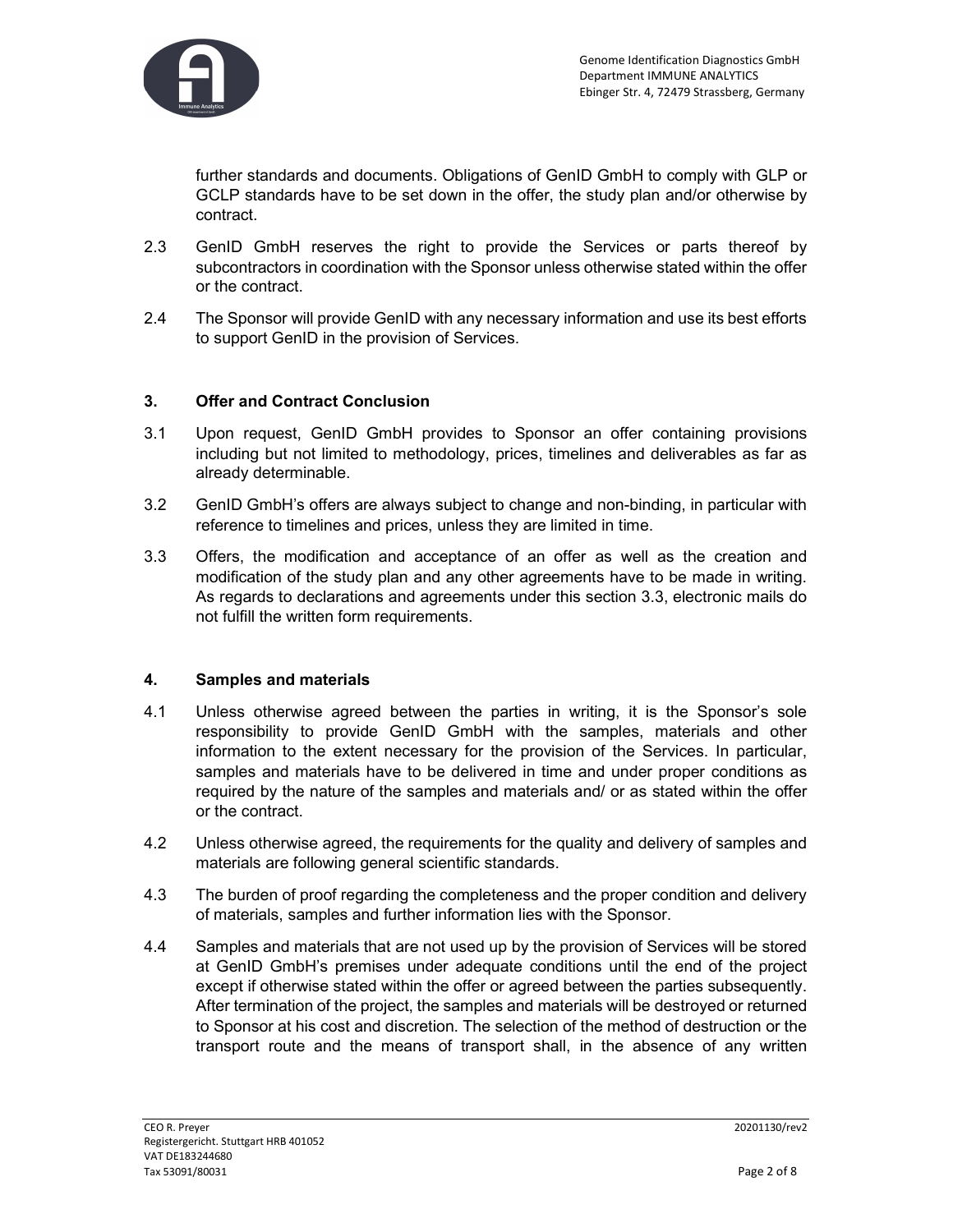

agreement stating otherwise, be subject to GenID GmbH's reasonable and expert discretion and be without liability for the cheapest and fastest version.

4.5 In the event the Sponsor requests for a further storage of samples and/ or materials after termination of a project, this may be subject to further costs and needs to be agreed between the parties in writing. GenID GmbH may reject any further storage due to capacity reasons.

## 5. Third party rights / Indemnification

- 5.1 In the event that any of the materials or information provided by Sponsor and/ or the use and analysis thereof is subject to third party rights, Sponsor indemnifies and holds GenID GmbH harmless against any claim by the third party to the extent as permitted by law.
- 5.2 This indemnification includes but is not limited to:
	- the reimbursement of any payment of GenID GmbH to the third party due to a claim of their above-mentioned rights;
	- the reimbursement of reasonable attorneys-at law's and patent attorney's fees for the defense against claimed third party rights and related consultancy;
	- the reimbursement of further damages of GenID GmbH that are caused or will be caused by the allegation of an infringement of third party rights;
	- the indemnification against further claims caused by the allegation of infringement.
- 5.3 GenID GmbH reserves all rights to claim damages resulting from the third party rights encumbrance, including any loss of profits.

### 6. Force Majeure / Delays caused by Sponsor

6.1 If a case of force majeure occurs, GenID GmbH shall not be responsible for the delay or inability caused by such incident. Force majeure means any incident that is beyond GenID GmbH's control and where the impacts on the performance of the Services cannot be avoided by reasonable efforts of GenID GmbH, namely acts of war (whether declared or undeclared), a state of quasi-war, insurrection, revolution, rebellion, military or civil coup, revolt, uproar, riot, blockade, embargo, government act, sabotage, strike, goslow, lock-out, epidemic disease, fire, flood, storm, hurricane, earthquakes, landslide, lightning, general shortage of fuel, heavy transport accidents, any destruction or new production of material parts of the plant due to reasons outside GenID GmbH's control to the extent this leads to an extension of the timelines or the impossibility of performance.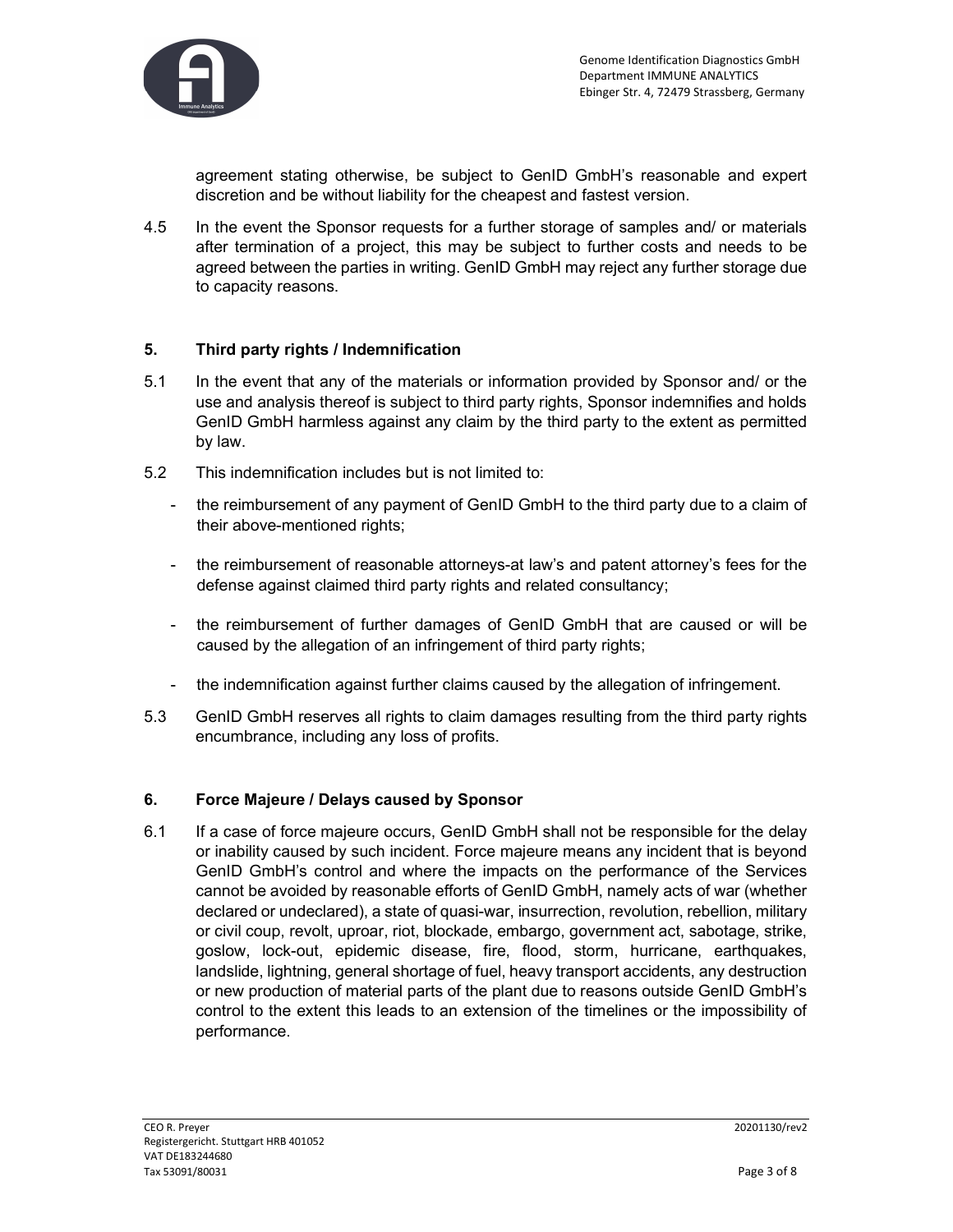

- 6.2 In this event, GenID GmbH is entitled to re-schedule the timelines and delivery dates or to withdraw from its contractual obligations at its sole discretion. If a later performance of the services is unusable for the purpose as determined within the offer or the contract or the samples cannot be provided at a later date, the parties will mutually agree on a balance of interest.
- 6.3 The same applies in any case of delay in the performance of Services caused by the late or inadequate fulfilment of the Sponsor's obligations.
- 6.4 GenID GmbH reserves all rights to claim damages resulting from Sponsor's delay in fulfilling its obligations, including but not limited to the extended provision of laboratory and storage capacities.

## 7. Deliverables/ Reports

- 7.1 Unless otherwise agreed between the parties, the place of performance for deliveries, if any, shall be the place of GenID GmbH's registered office in Strassberg, Germany.
- 7.2 As regards to reports, data and results that shall be transmitted electronically, the parties will mutually agree on the conditions of transmission (e.g. recipient email addresses, encryption, mode of transmission etc.).
- 7.2 After completion of the Services, GenID GmbH will inform the Sponsor about the availability of deliverables. The selection of the transport route and the means of transport shall, in the absence of any written agreement stating otherwise, be subject to GenID GmbH's reasonable and expert discretion and be without liability for the cheapest and fastest version.
- 7.3 Unless otherwise stated within the offer, GenID GmbH provides to Sponsor a final report including all results and data generated by providing the Services after finalization of analyses.
- 7.4 GenID GmbH shall have the right to a reasonable partial delivery to the extent compatible with the study plan.
- 7.5 Any delivery to third parties or to any destination that does not correspond to the address of Sponsors principal place of business can only occur if expressly instructed in writing and under the full assumption of risk and responsibility of any loss or damage by Sponsor. Sponsor shall bear any additional shipping costs

### 8. Intellectual Property / Results / Title

8.1 Each party will remain the owner of any intellectual property rights (including but not limited to know-how, inventions, patents, utility models, copyrights, reports and data) that it has held or developed prior to the contractual relation.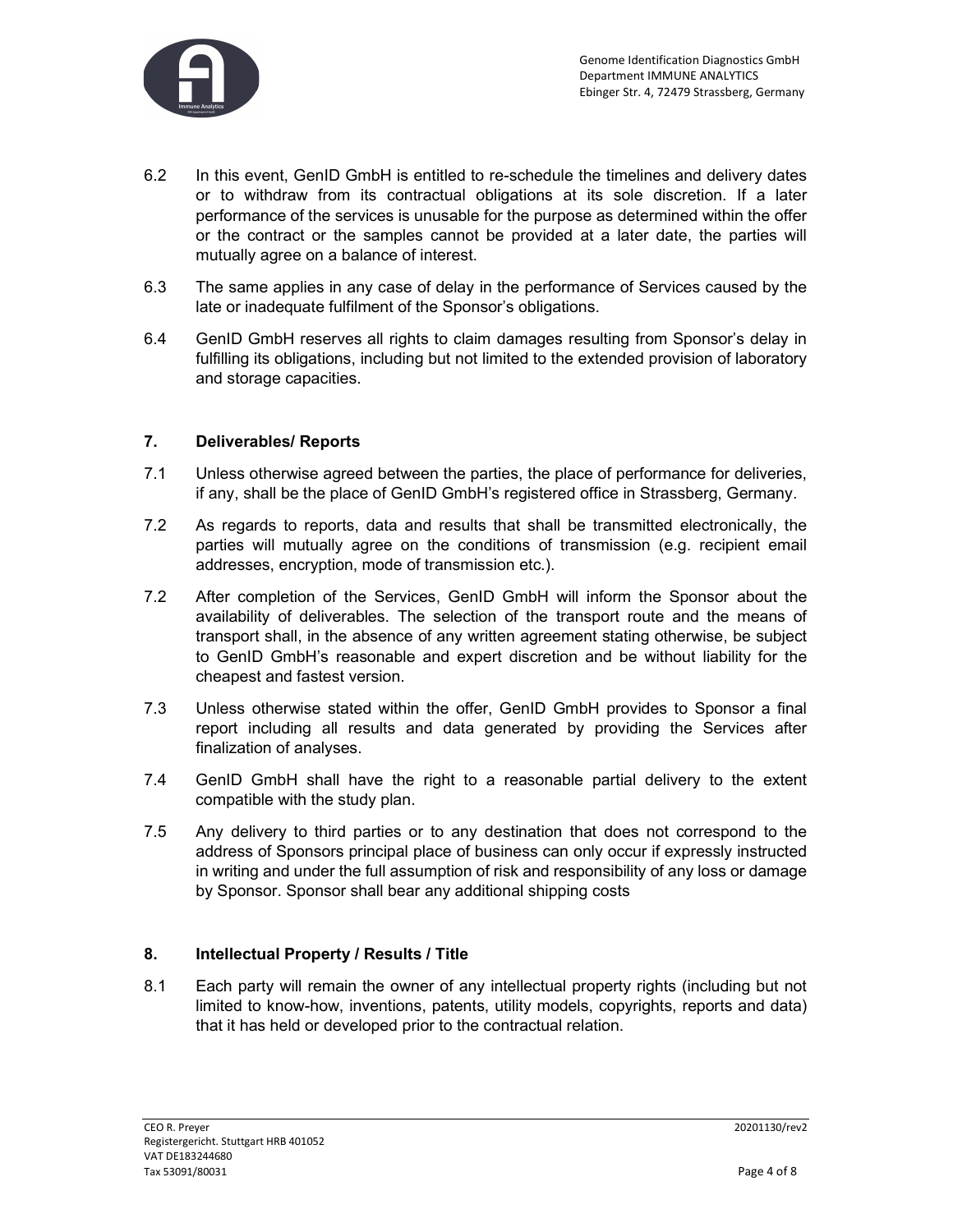

- 8.2 Unless otherwise agreed in writing, all results, data, documents and reports resulting from the Services shall become the sole property of the Sponsor upon full payment.
- 8.3 Notwithstanding the regulation in 8.2, inventions and improvements of assays, methods, kits and reader systems developed while providing the Services shall be the sole property of GenID GmbH or the respective sister company. Sponsor shall have no right to use such inventions or improvements unless otherwise explicitly permitted.
- 8.4 Anonymized data and results can be used by GenID GmbH for internal scientific purposes and the development and improvement of assays, methods and reader systems as well as for regulatory purposes.
- 8.5 GenID GmbH has a right to use any know-how gained while providing the Services without limitation, as far as this know-how can be used independent of any specific Sponsor samples and information and personal data.
- 8.6 IVD kits and testing devices manufactured by GenID GmbH are the property of and will remain with GenID GmbH.

### 9. Prices and terms of payment

- 9.1 Prices are exclusive of the respective statutory VAT and exclusive of costs for packaging and return of samples, except as otherwise expressively agreed upon.
- 9.2 Payments shall be made in Euro or, where the offer states otherwise, in that currency.
- 9.3 Payments are due and payable net within 30 days from the date of the invoice except as otherwise specified in GenID GmbHs offer.

### 10. Set off / Assignment

- 10.1 The Sponsor shall have no right to set off, retention or reduction unless the underlying counterclaims have been conclusively determined by a court or expressly acknowledged by GenID GmbH.
- 10.2 The Sponsor's contractual rights and obligations shall not be assigned or transferred except with the written consent of GenID GmbH.

### 11. Warranty and notices of defects

- 11.1 Precondition for any warranty claim of the Sponsor is the adequate delivery and proper quality of samples and materials as stated above as well as the Sponsor's full compliance with all following requirements regarding inspection and reporting.
- 11.2 The Sponsor must examine the deliverables promptly following delivery by GenID GmbH insofar as this is practicable in the orderly course of business and, if a defect becomes apparent, inform GenID GmbH without undue delay.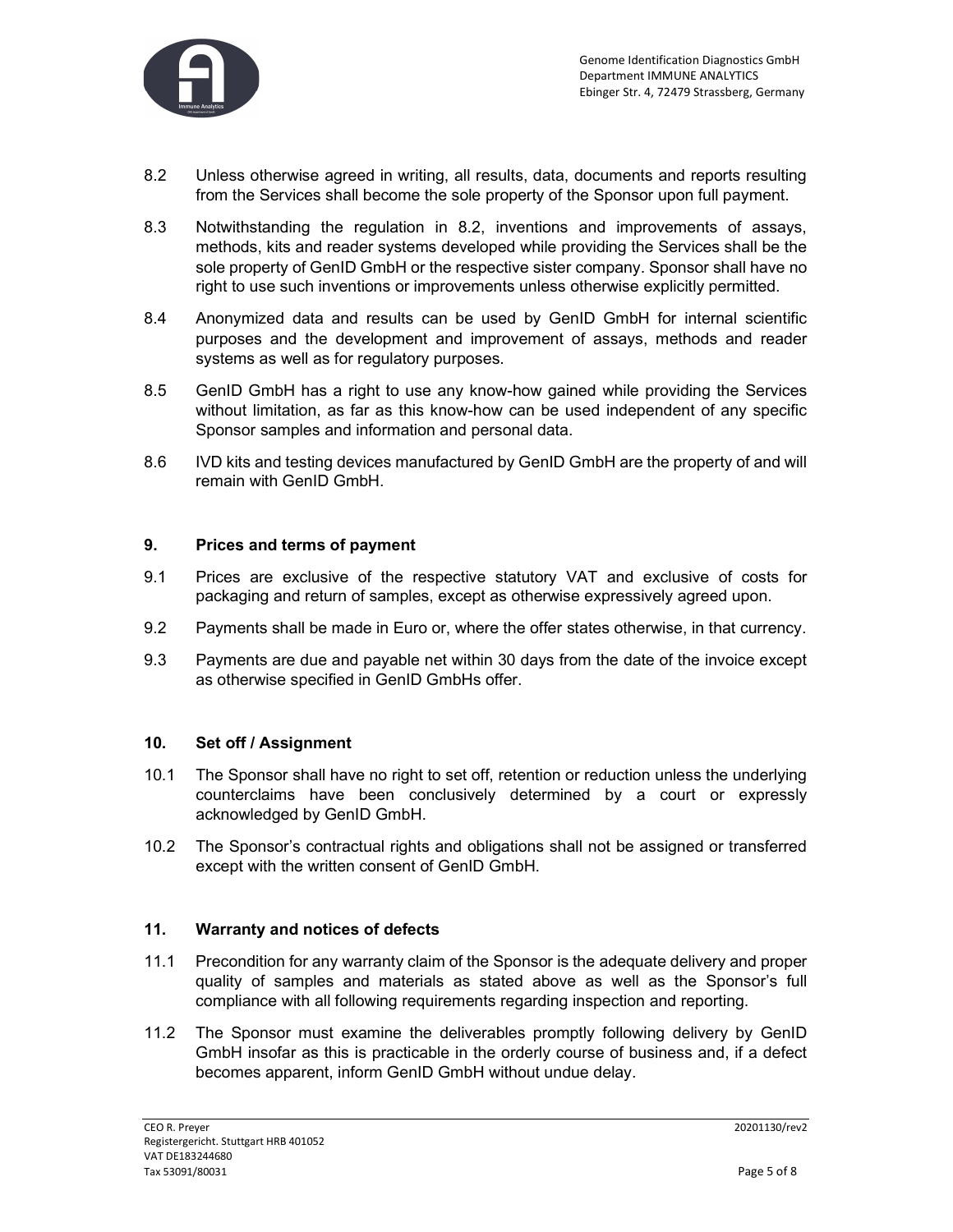

- 11.3 Unless otherwise agreed between the parties, Sponsor is obliged to examine reports and accept them by signature within one (1) month following delivery of the respective report, or – if any – inform GenID of any defect of the report or the Services as they are apparent from the report. By its signature, Sponsor approves accuracy of the Services provided by GenID GmbH to the extent as they are apparent from the report.
- 11.4 If the Sponsor fails to advise GenID GmbH, the deliverables and reports are deemed approved, unless there is a defect, which was not apparent during the examination.
- 11.5 Where such a defect becomes apparent at a later time, notice must be given promptly following the discovery; otherwise the deliverables and reports are deemed approved, also with regard to this defect.
- 11.6 The Sponsor's rights are preserved by timely sending of notice.
- 11.7 Where GenID GmbH has maliciously concealed the defect, GenID GmbH may not assert these provisions.

### 12. Liability

- 12.1 GenID GmbH will provide the Services in accordance with the state of science and technology and its quality management system as laid down in the "Quality Management Handbook Immune Analytics" and the therein referenced standards and documents.
- 12.2 GenID GmbH shall not be liable for the reports, results or deliverables being fit for a particular purpose as far as not specified within the offer or the agreement.
- 12.3 In the event of a breach of material contractual obligations ("Kardinalpflichten"), GenID GmbH shall be liable for damages caused by intent and any negligence. Material contractual obligations are duties, which must be complied with in order to ensure the proper performance of the contractual relation and the compliance with which can be reasonably relied upon by the Sponsor.
- 12.4 In all other cases, GenID GmbH shall only be liable to Sponsor for damages caused by intent or gross negligence.
- 12.5 Any liability for damages caused by GenID GmbH's negligence shall be limited to the contract-typical, foreseeable damage without any liability for Sponsor's loss of profits.
- 12.6 The above-mentioned limitations of liability shall neither apply in the event of injury to life, body or health nor to claims under the German Product Liability Act (Produkthaftungsgesetz).
- 12.7 In the event the Services are not duly performed, the Sponsor has sufficiently claimed the default and GenID GmbH is responsible for it, GenID will re-perform the Services or parts thereof to the extent this does not require an unreasonable amount of effort and the necessary samples and materials are still available.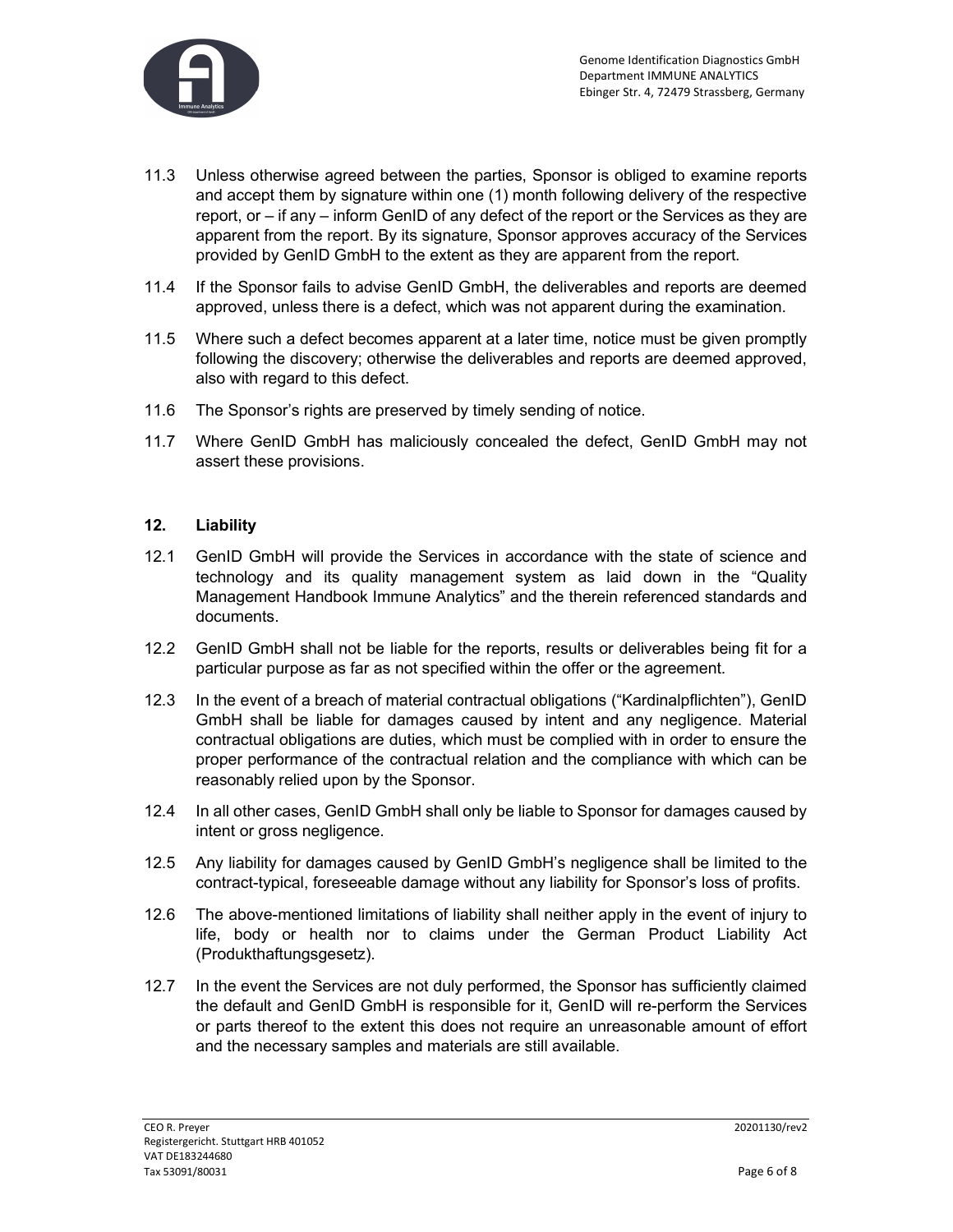

# 13. Confidentiality

- 13.1 GenID GmbH and Sponsor shall treat the confidential information obtained from the other party in connection with the Services ("Confidential Information") as confidential and neither disclose it to any third party nor use it for any purpose other than the performance of the cooperation. Confidential Information means any information that is clearly marked as confidential or ought to be considered confidential from its nature.
- 13.2 The confidentiality obligations shall not apply if and to the extent the Confidential Information
	- a) is or becomes generally known through no act or omission of the receiving party;
	- b) has been or will be received by a third party without any breach of confidentiality obligations;
	- c) was or is developed independently of the cooperation by the receiving party;
	- d) is excluded from confidentiality obligations by written statement of the disclosing party;
	- e) has to be disclosed by law or under court or governmental order; the parties will inform each other of any such disclosure without undue delay.
- 13.3 GenID GmbH and Sponsor shall ensure that employees and third parties involved in the Services are bound by confidentiality obligations at least as strict as the ones under these General Terms and Conditions and inform them about the confidential nature of the respective information.
- 13.4 Press releases and publications containing the cooperation of the parties require the prior written consent of the other party.

### 14. Data Security

- 14.1 The responsibility regarding the patients consent to the transfer of its data to GenID GmbH, the processing of the data by GenID GmbH and the transfer of the resulting diagnosis data back to the Sponsor as well as the compliance with the further provisions of the Regulation (EU) 2016/679 (General Data Protection Regulation) concerning human samples and materials lies with the Sponsor.
- 14.2 Human samples and materials have to be provided by the Sponsor without reference or recognizability of the respective patient ("blinded"). In the event GenID GmbH notices that a sample is delivered in an unblinded status or an unblinding appears through the provision of services, GenID GmbH will notify the Sponsor's data security contact person as defined within the study plan without undue delay.
- 14.3 GenID GmbH handles human samples and materials in accordance with the legal requirements and its Standard Operation Procedures.